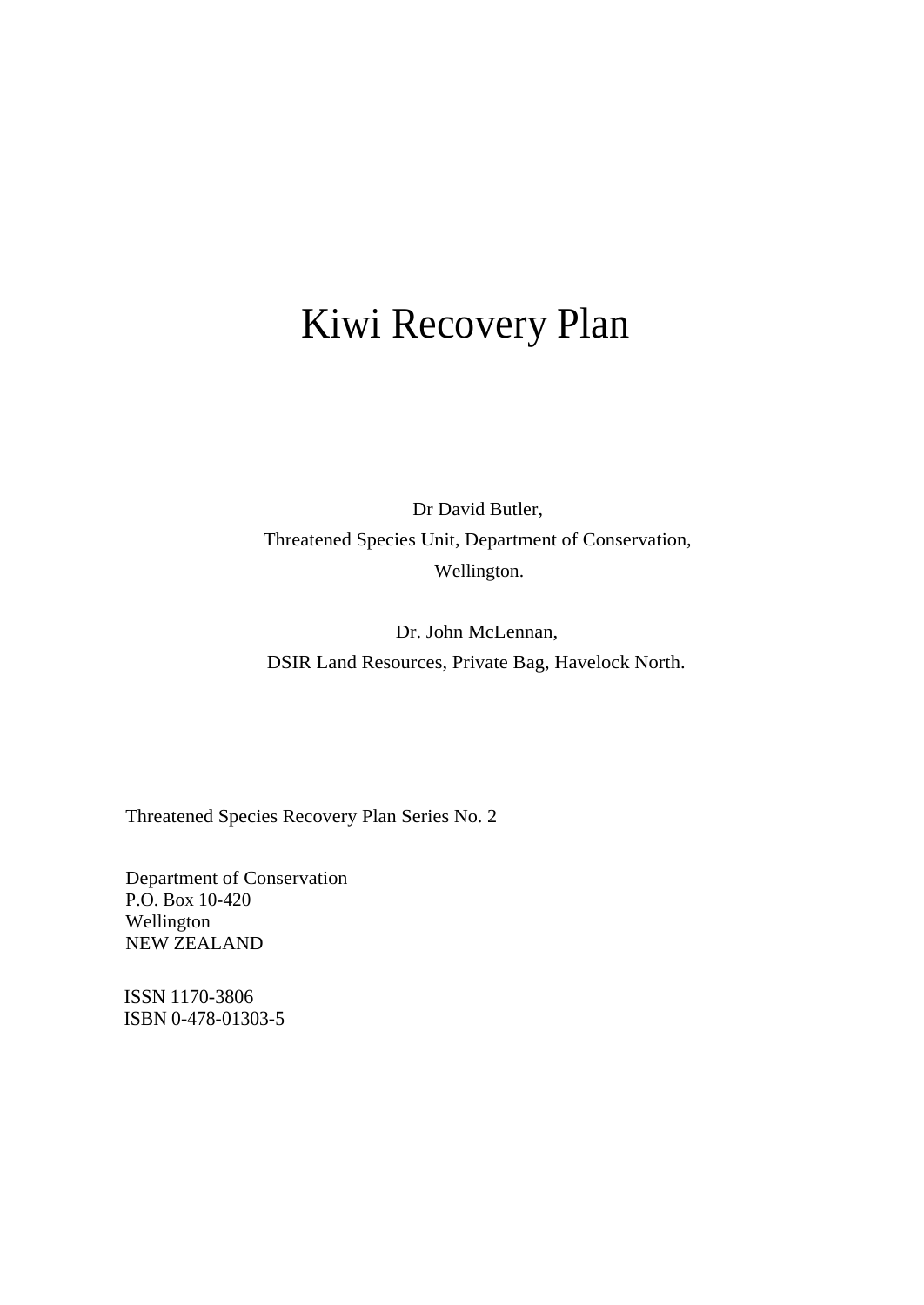# Table of Contents

| 1.0 Introduction                                                                                                                                 |                                                                      |
|--------------------------------------------------------------------------------------------------------------------------------------------------|----------------------------------------------------------------------|
| 1.1 Aims and Purpose of the Recovery Plan<br>1.2 Acknowledgements<br>1.3 Introduction to Kiwis                                                   | $\overline{1}$<br>2                                                  |
| 2.0 Taxonomy                                                                                                                                     | 2                                                                    |
| <b>3.0 Past Distribution and Abundance</b>                                                                                                       | 2                                                                    |
| 3.1 North Island<br>3.2 South Island<br>3.3 Stewart Island<br>3.4 Offshore Islands                                                               | $\overline{c}$<br>$\mathfrak{Z}$<br>$\overline{4}$<br>$\overline{4}$ |
| <b>4.0 Present Distribution and Status</b>                                                                                                       | 4                                                                    |
| 4.1 Little Spotted Kiwi<br>4.2 Great Spotted Kiwi<br>4.3 Brown Kiwi                                                                              | 4<br>5<br>5                                                          |
| Distribution Map                                                                                                                                 | 7                                                                    |
| 5.0 Threats to Kiwis and Current Population Trends                                                                                               | 8                                                                    |
| 5.1 Little Spotted Kiwi<br>5.2 North Island Brown Kiwi<br>5.3 South Island Brown Kiwi<br>5.4 Stewart Island Brown Kiwi<br>5.5 Great spotted Kiwi | 8<br>$\,8$<br>9<br>10<br>10                                          |
| 6.0 Relevant Aspects of the Ecology of Kiwis                                                                                                     | 11                                                                   |
| 6.1 Vulnerability to Predation<br>6.2 Habitat Requirements and Diet<br>6.3 Social Behaviour and Dispersion<br>6.4 Breeding Behaviour and Success | 11<br>12<br>13<br>13                                                 |
| <b>7.0 Ability to Recover</b>                                                                                                                    | 15                                                                   |
| 8.0 Options for Recovery                                                                                                                         | 15                                                                   |
| 8.1 Do Nothing<br>8.2 Management in Situ<br>8.3 Translocations<br>8.4 Captive Breeding                                                           | 15<br>15<br>15<br>16                                                 |
| 9.0 RECOVERY STRATEGY: Goal, Aims and Objectives                                                                                                 | 17                                                                   |
| 9.1 Long-term Goal<br>9.2 Aims<br>9.3 Objectives                                                                                                 | 17<br>17<br>17                                                       |
| <b>10.0 WORK PLAN</b>                                                                                                                            | 18                                                                   |
| <b>11.0 CRITICAL PATH</b>                                                                                                                        | 31                                                                   |
| 12.0 BUDGET                                                                                                                                      | 34                                                                   |
| <b>13.0 REFERENCES</b>                                                                                                                           | 34                                                                   |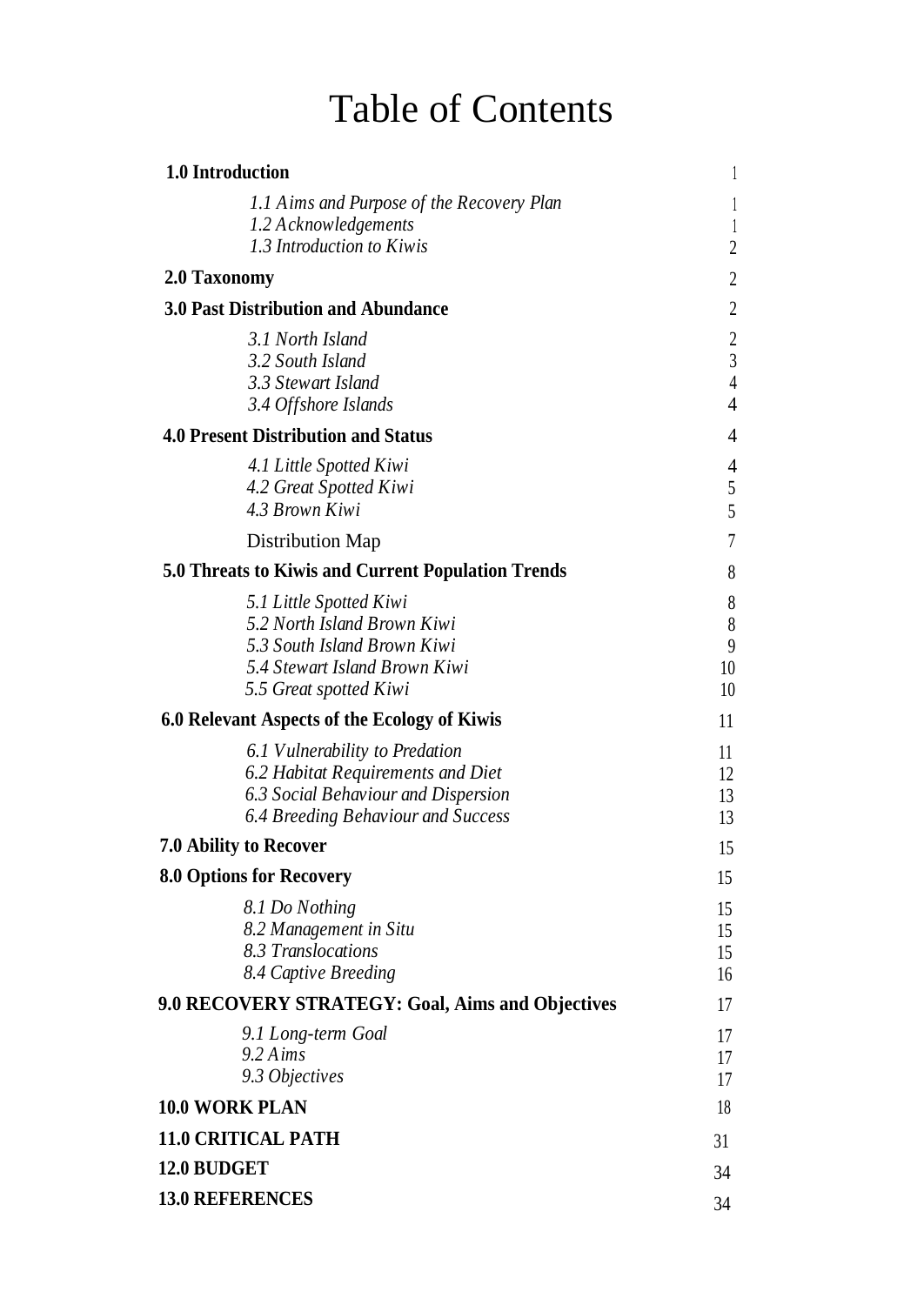# Introduction to the

## Recovery Plan



### **AIMS AND PURPOSE**

This recovery plan presents a five-year programme of management and research aimed at a long-term goal of maintaining and, where possible, enhancing the current abundance, distribution and genetic diversity of kiwis. It has been approved for a fiveyear period from July 1991 and will be due for review at the end of that period, or sooner if new information leads to a proposal for a significant change in direction. It will remain operative until a reviewed plan is in place.

The plan is approved by the Director-General of Conservation as a guide to the Department in its management of kiwis. Its implementation will be overseen by a Kiwi Recovery Group and will be dependent on and vary with the resources and information available at any point. The recommendations contained in this plan do not necessarily represent the views of all those involved in its production, who are acknowledged below.

All kiwi species are included in the one plan because they share many problems and possible solutions. All are considered threatened with extinction unless the causes of declines are addressed. For those in most immediate danger, establishing populations on offshore islands and perhaps captivity may continue to be necessary. But this plan aims to retain kiwis on the mainland, recognising that in the long run the best way of preserving the diversity of New Zealand's fauna and flora is to conserve the species as part of the community they have evolved in.

There is only a small group of individuals with the skills to undertake significant research and management of kiwis, and including all species together allows them to

see what needs doing and how they can best fit into the programme. Training further people and involving voluntary groups will be important in implementing this plan.

#### **ACKNOWLEDGEMENTS**  $(1, 2)$

This plan was prepared in consultation with the proposed Kiwi Recovery Group, comprising experts on kiwis together with Protected Species staff from the Department of Conservation's following conservancies: Southland, West Coast, Canterbury, Nelson/ Marlborough, Wellington, Wanganui, Bay of Plenty, Hawkes Bay, East Coast, Tongariro/Taupo, Waikato, Auckland and Northland.

The following attended meetings with the authors to formulate plan drafts:

John Cockrem (Massey University), Rogan Colbourne (DOC, Science & Research), Ron Goudswaard (Wellington Zoo), Jim Jolly (private consultant), Murray Potter (Massey University), John Lyall, Raewyn Empson, Wayne Hutchinson, Mike McGlynn, Cam Speedy, Phil Thomson, Shaarina Boyd, Ray Pierce (DOC conservancies).

The plan also benefited from the comments of many individuals both within and outside the Department of Conservation, particularly the New Zealand Conservation Authority and its regional Conservation Boards, and the Royal Forest & Bird Protection Society.

#### **INTRODUCTION TO THE KIWIS**

Kiwis are the smallest members of the ratites, a group of flightless birds which includes the rheas of South America, the cassowaries of Australia and New Guinea, and the ostriches of Africa. They are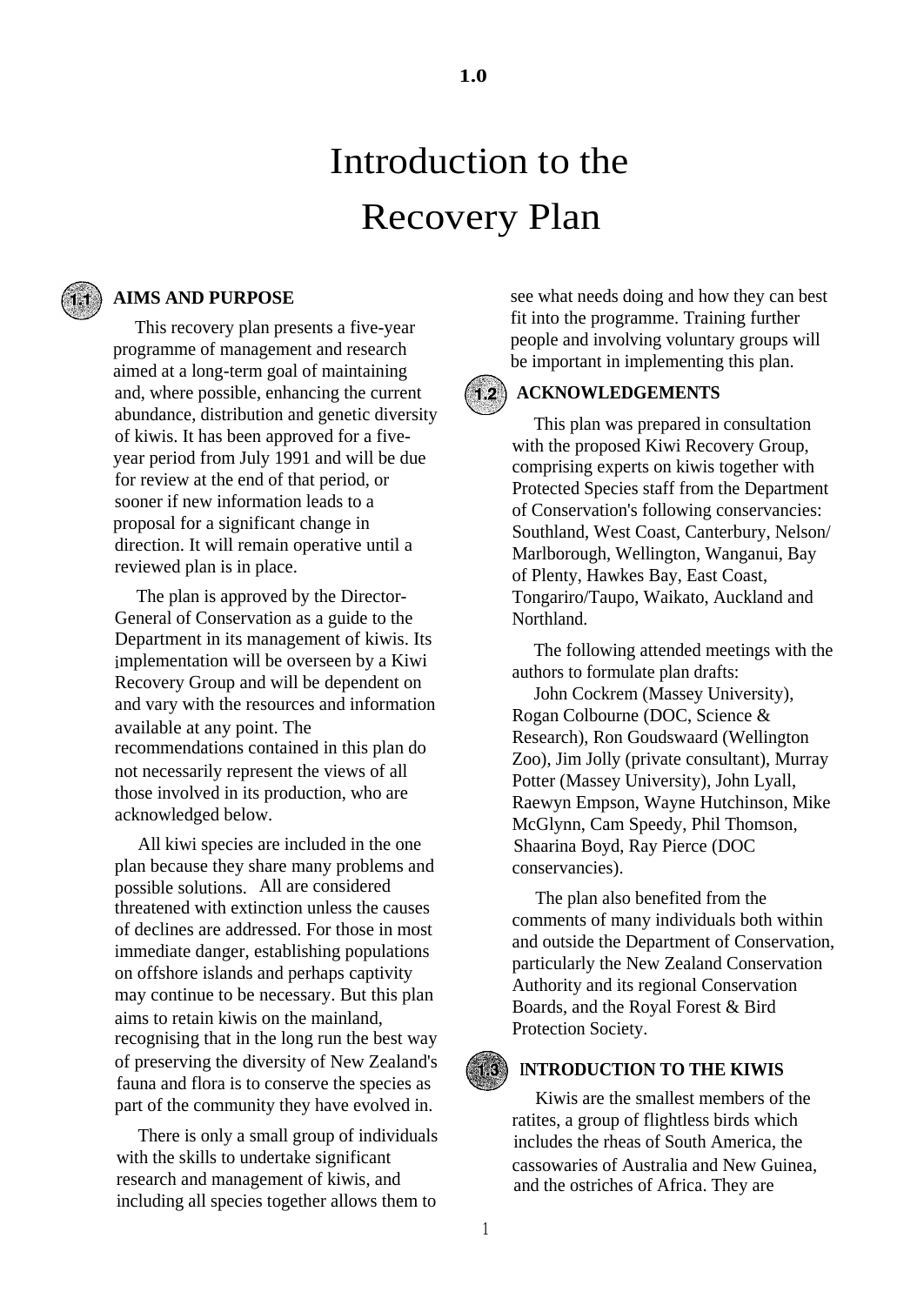endemic to New Zealand and ancient in origin; their ancestor, which may also have spawned the moas, probably arrived in New Zealand some 70 million years ago (Fleming, 1962).

Kiwis are biological oddities, unique in both appearance and behaviour. Many of their features are more typical of mammals than birds, a characteristic which prompted Calder (1978) to describe them as New Zealand's honorary mammals. Kiwis hold a variety of records among birds; their eggs are extremely large and rich in energy, and

take an exceedingly long time to hatch. Males are the smaller of the two sexes and perform most of the parental care. This reversal in sex roles is associated with monogamy, a combination which is extremely rare among birds.

The genus *Apteryx* is truly a "one-off design, and it is not surprising, then, that kiwis have become an important part of our culture, an unofficial national emblem proclaiming our uniqueness. They are, without question, among the most distinctive and interesting elements of our fauna.

**2.0**

### Taxonomy

The names used throughout this recovery plan are those listed by Turbott (1990) in the Checklist of the Birds of New Zealand. Three species of kiwi are recognised (the little spotted kiwi, *A. owenii*, the great spotted kiwi, *A. haastii*, and the brown kiwi, *A. australis*) with the last being divided into three sub-species (*mantelli* in the North

Island, *australis* in the South Island, and *lawryi* on Stewart Island). The taxonomy of kiwis is currently under review, and some changes to the status of brown kiwi are likely (C. Daugherty pers. comm.). The implications of these changes are considered in later sections.

#### **3.0**

## Past Distribution and Abundance

### **NORTH ISLAND**

Sub-fossil bones and archaeological remains show that all three species of kiwi were once more widespread than they are now. Great spotted kiwis seem never to have reached the North Island, despite the landbridges that existed in the Pleistocene, and Rothschild's (1893) repeated assertions that

some of the specimens in his collection were caught there.

Brown kiwis and little spotted kiwis were spread throughout the North Island in the late Holocene (Reid & Williams, 1975; Millener, 1981), but little spotted kiwis were all but extinct there by the time the first Europeans arrived. Two little spotted kiwis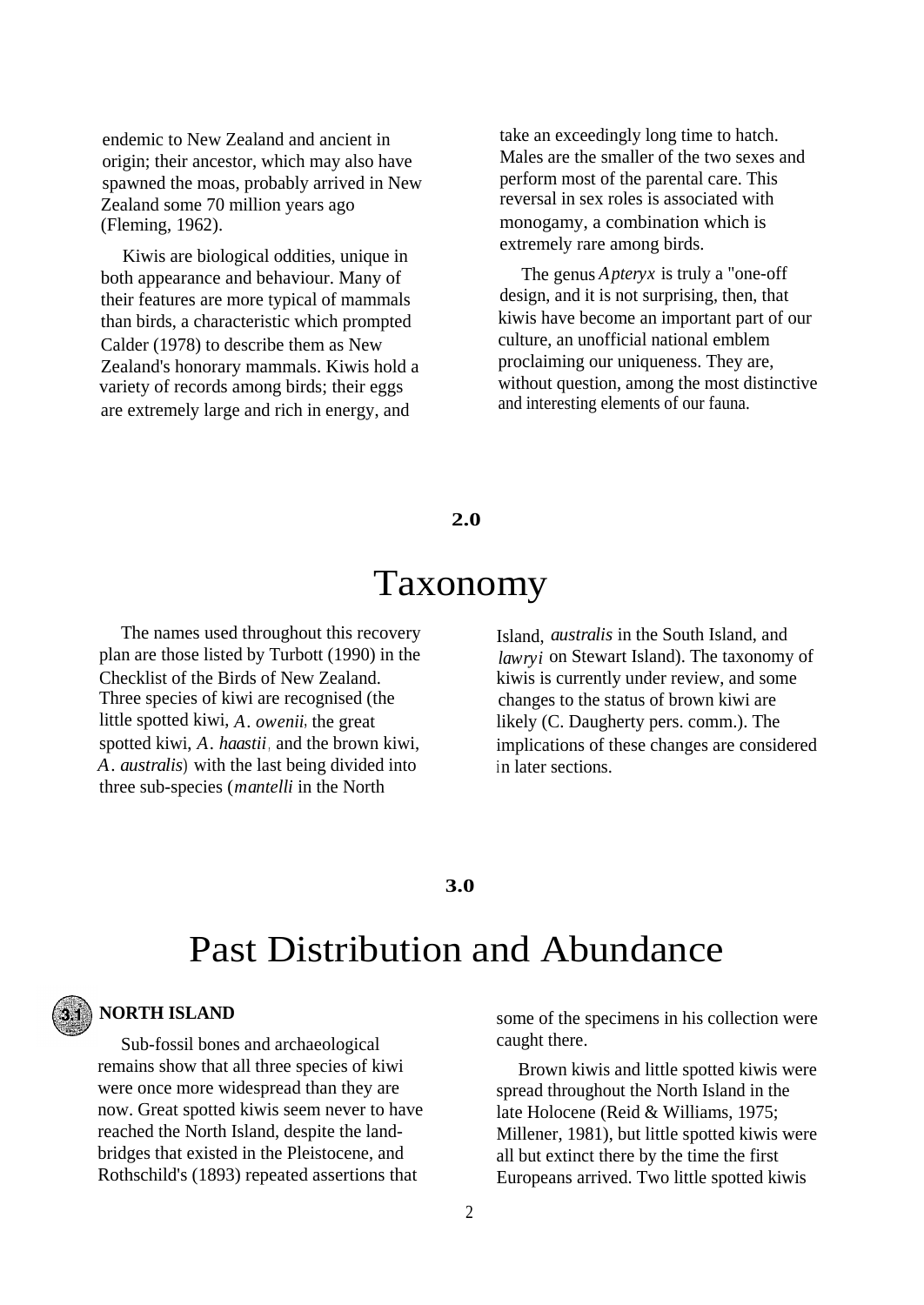were collected in the North Island in the 1880's, one of which was found in the alpine zone of the Tararua Range (Buller, 1888; Reischeck, 1930).

It is not clear when brown kiwi began to decline in the lower half of the North Island. Their remains have been found in middens at Paremata (just north of Wellington), and their bones are common in caves in the Wairarapa (Millener, 1981). The birds apparently died out in the Tararua Ranges before Europeans arrived. Their retreat northwards seems to be continuing, and only a handful of birds now survive in the northern tip of the Ruahine Range (McLennan, in prep.)*.* There is however an isolated record in the centre of the range (R. Colbourne, pers. comm.).

Anecdotal evidence suggests that kiwis were generally far more numerous in the forests of the North Island than they are now. Buller (1888), for example, reported very high densities of kiwi on Mt Hikurangi, yet the birds are rare there today. Similarly, it is now hard to find a kiwi in the Kaimanawa Ranges, yet Buller (1877) refers to a collection of 300 skins that were taken from there by professional hunters. Kiwi densities which are exceptional by today's standards, such as those in Waipoua in Northland, seem to have been common in the North Island at the turn of the century.

### **SOUTH ISLAND**

The South Island mainland contained all three kiwi species when European settlers arrived. Little spotted kiwis declined soon afterwards, and are now probably extinct. The last confirmed specimens in the South Island were ones collected near Lake Poteriteri in Fiordland in 1938 and bones from a dead bird from Junction Burn, Fiordland in 1974 (Turbott, 1990). There is a remote possibility the species may still survive in Westland; calls which resemble those of the little spotted kiwi have been heard recently in the Arawhata Valley (J. Jolly, pers. comm.), though a bird caught

there in the past making similar calls was a brown kiwi (R. Colbourne, pers. comm.)*.* It was formerly common throughout most of the South Island, and was thought to be still plentiful on the West Coast as recently as 1975 (Reid & Williams, 1975).

The sub-fossil remains of brown and great spotted kiwis are difficult to distinguish, so their former distributions are not well known. (A promising technique for separating the tibia bones of these species is now being developed by T. Worthy, but it is still provisional and has not yet been applied widely). According to Reid and Williams (1975), sub-fossil and midden remains indicate that brown kiwi were formerly widespread in Marlborough and the coastal regions of Kaikoura, Canterbury and northern Otago. Oliver (1955) reported that brown kiwis were seen in the Marlborough Sounds in 1931, and were present in the forests bordering Otago Harbour in 1873. (Roderick (1983) notes that Doubtful Sound was also once known as Otago Harbour and suggests that Oliver's report relates to there). T. Worthy (pers. comm.) has found brown kiwi bones in the Takaka Hills. The northernmost population of brown kiwi in the South Island today is at Okarito on the West Coast.

There is some evidence that great spotted kiwis have contracted in range in recent geological times. A sub-fossil from Pyramid Valley is thought to be of this species, and suggests that the birds were once more widespread east of the Alps than they are now (Reid and Williams, 1975). The present population of great spotted kiwi comprises three more-or-less discrete clumps, which further indicates a recent contraction of range. Oliver (1955) reported that some specimens in the Canterbury museum were collected in Fiordland. These may have been mis-labelled, because there are no other historical records of great spotted kiwi from this area.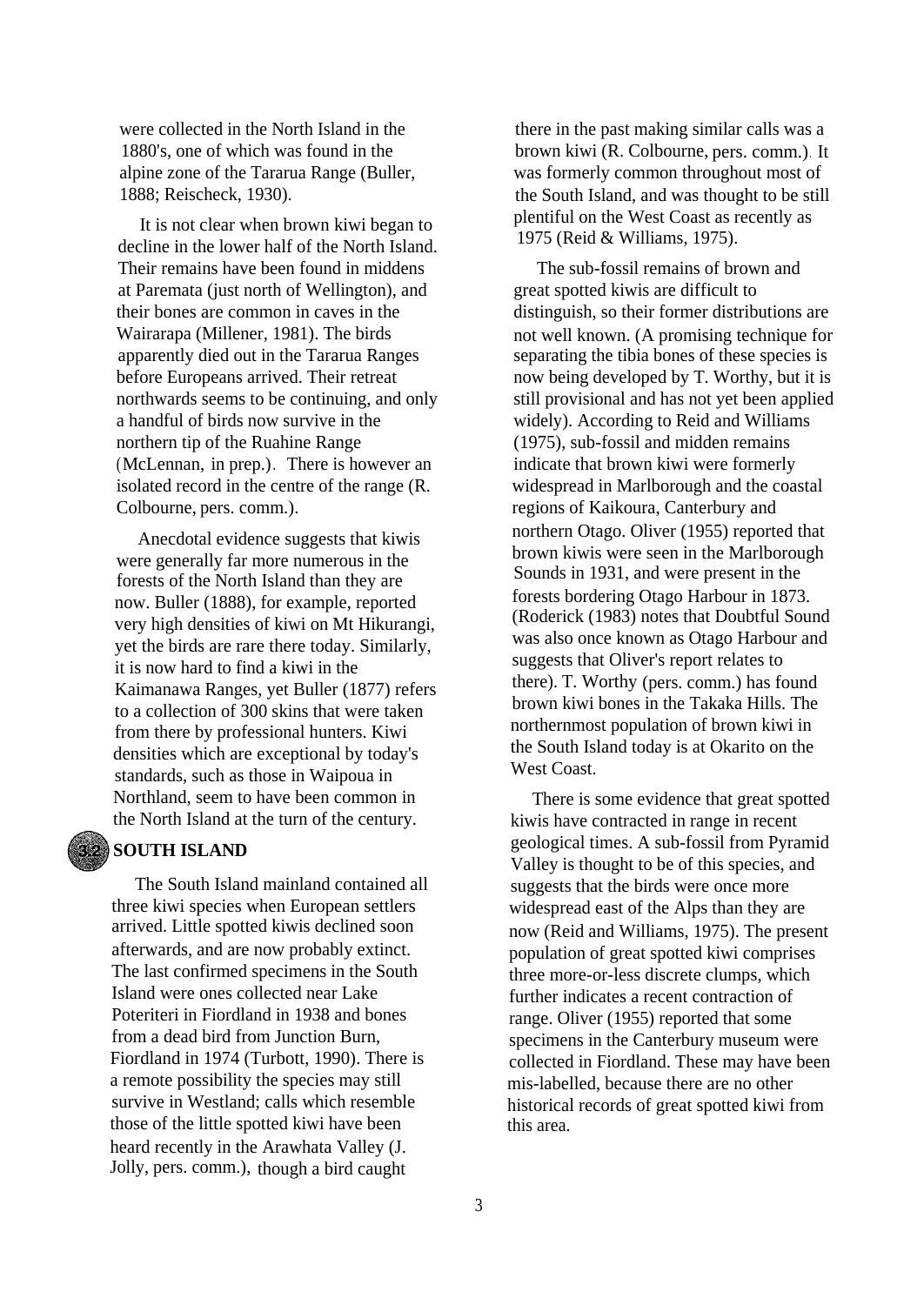### **STEWART ISLAND**

Nothing is recorded of the origins and historical distribution of kiwis on Stewart Island. Brown kiwis are the only species present there today.

#### **OFFSHORE ISLANDS**  $34.$

Both little spotted kiwis and brown kiwis were present on at least one offshore island when Europeans first arrived. Little spotted kiwi occur naturally on D'Urville Island, although the birds are all but extinct there today. Their population on Kapiti Island is widely believed to result from an introduction earlier this century (Oliver, 1955) but there are no records of the birds being liberated there (J. Jolly, pers. comm.).

The population may be natural, but this obviously requires that some birds survived both the prolonged occupation of the island by Maori, and the more recent attempts to farm it.

The origins of the brown kiwi on Little Barrier Island are now uncertain. Two specimens were collected there in 1862 and 1887, although the natural population was thought to be extinct when other brown kiwi from elsewhere in the North Island were liberated on the island between 1910 and 1940 (Oliver, 1955). This presumed extinction is now suspect, since the birds on the island have their own unique type of lice which are clearly not of mainland origin (Ricardo Palma, in press).

#### **4.0**

## Present Distribution and Status

The following account is based on *The atlas of bird distribution in New Zealand* (Bull et. al, 1985) and on recent unpublished information held mainly by Rogan Colbourne of DOC, Wellington. A map outlining the range of the different species follows section 4.3.

#### **LITTLE SPOTTED KIWI**

Little spotted kiwis are now probably confined to offshore islands. Their largest remaining population is that on Kapiti, where 500-1500 birds occupy some 1900 ha of mixed forest, scrub and grassland. The D'Urville Island population has failed (probably because of predation by stoats) but two birds from there (a male and a female) were successfully shifted to Long Island in the Marlborough Sounds in the 1980s. One has since paired with a Kapiti bird, which was released on Long island at

the same time (Jolly and Colbourne, in press).

Other Kapiti birds were moved to Red Mercury (off the Coromandel coast) in 1983 and to Hen Island (in the Hauraki Gulf) in 1988/89. The population on Red Mercury had increased from 12 to 17 by March 1989. The present size of the Hen Island population is not known, but some of the 30 birds that were originally released there were still present in 1990 (Jolly and Colbourne, in press.).

These new populations have reduced the risk of extinction for this species, but the Kapiti population will remain for some time as the only one of any consequence. The birds were considered by Williams and Given (1981) and Bell (1986) to be ` endangered', and that classification is still appropriate today.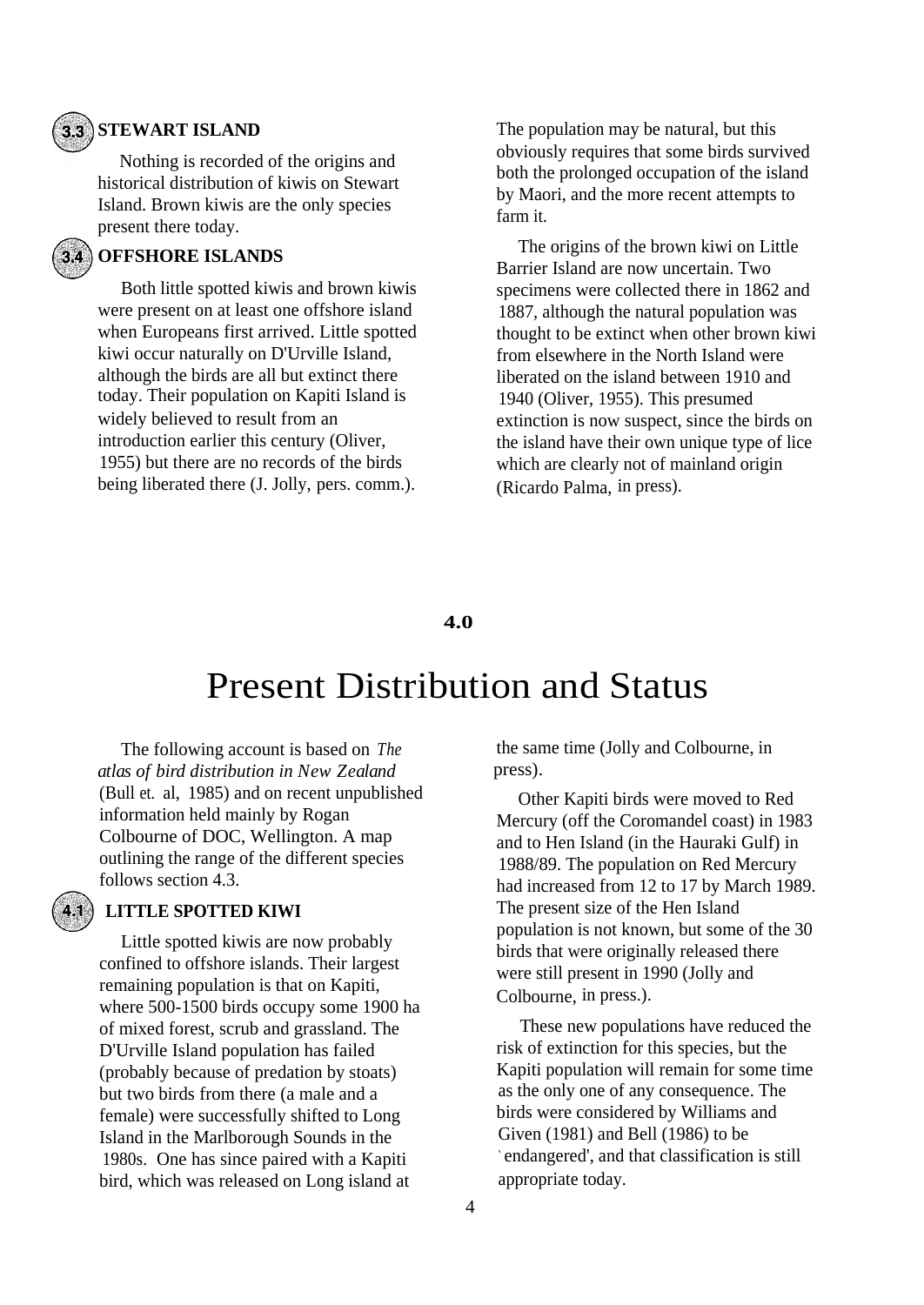#### **GREAT SPOTTED KIWI**

The present distribution of great spotted kiwi is not known in detail. The birds are found only in the South Island, mainly west of the Alps, between Whanganui Inlet (in the north) and the Karangarua River (in the south). Densities are highest (about four pairs per km2) in the sub-alpine zone of the mountain ranges immediately adjacent to the Tasman Sea (Jolly and Roderick, 1983; McLennan and McCann, unpublished). There are currently three more-or-less discrete populations of great spotted kiwi, of which the largest extends from Northwest Nelson to the southern tip of the Paparoa Ranges. The second population, some 50 km south-east of the Paparoa birds, is intermediate in size and the furthest inland. It is centred on Arthur's Pass and extends eastwards into the headwaters of the Waimakariri and Hurunui Rivers, and northwards to Lake Sumner. The third and most southern population is in Westland, in the foothills of the Alps between the Waitaha and Karangarua Rivers. This sparse and small population might actually extend as far south as the upper reaches of the Haast River, where a few kiwi of uncertain identity are present (J. Jolly, pers. comm.). A few great spotted kiwis might live outside the known limits of these three populations. There are still occasional unconfirmed records from the Howard and Tiraumea Valleys, on the western perimeter of Nelson Lakes National Park. Kiwis were definitely in these valleys at the end of last century, but searches by C.D. Roderick between 1980 and 1983 and by J. Jolly in January 1990 have been unsuccessful. These birds, if confirmed, would extend the known range of the northern population of great spotted kiwis by some 20 km to the east.

There are apparently no populations of great spotted kiwis on offshore islands, though a bird heard and seen on Secretary Island off Fiordland in 1970 may have been this species (M. Foord, pers. comm.). An attempt was made to establish great spotted

kiwi on Little Barrier in 1915, but this seems to have failed (Oliver, 1955).

The great spotted kiwi was not considered a threatened species by Bell (1986), but according to the Species Ranking System currently being developed by the Department of Conservation it should now be treated as one and requires work `in the short term'.

### **4.3** BROWN KIWI

The North Island sub-species of brown kiwi is found only in the upper two-thirds of the North Island r.above about latitude 40°S, but with a northern limit at about a line between Mangonui Harbour and Kaitaia. The birds are widespread in Northland, in a diverse range of vegetation types including exotic forests and rough farmland (Colbourne and Kleinpaste, 1983;). Densities in parts of Waipoua and Tangiteroria forests exceed 20 pairs per square kilometre (R. Pierce, pers. comm., Potter, 1989). Densities in some exotic forests in Northland reach one pair per 5 ha, similar to that in nearby native vegetation (Colboume and Kleinpaste, 1983).

The Northland population extends south to a line running westwards from Mangawhai Heads to the top of the Kaipara Harbour. Repeated attempts in recent years to re-introduce kiwis into the Waitakere Ranges have been unsuccessful (MacMillan, 1990).

Bull et al. (1985) show kiwis as being present in the Hunua Range bordering the Firth of Thames, 15 km south-east of Auckland City, but this single record is probably doubtful. The birds are on the other side of the Firth of Thames, in the forests of the Coromandel Peninsula. This population is sparse but extends southwards along the Kaimai Range (where they may now be extinct) to the Mamaku Plateau.

The brown kiwis in the central regions of the North Island belong to one of two discrete populations, separated from each other by the Waikato Basin and the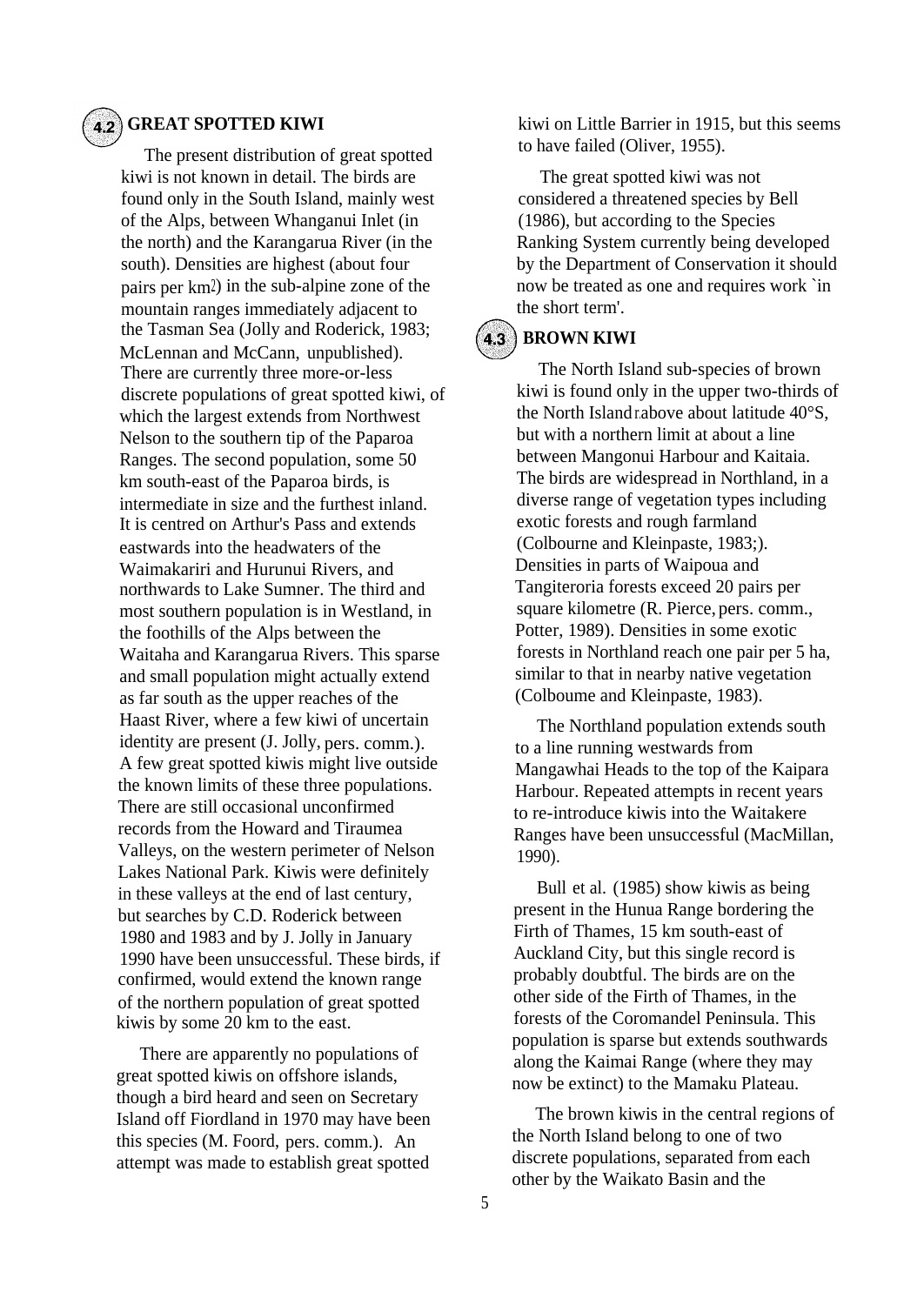Kaingaroa Plateau. The larger of these populations fans out westward from the shores of Lake Taupo to Kawhia Harbour in the north and Wanganui in the south. It includes those birds in the extensive hill country of inland Taranaki and the King Country, and the forests of Egmont National Park. Little is known of kiwi densities throughout this region. A localised and superficial survey at Aotuhia in Taranaki in November 1985 indicated that the scrubland there contained about one pair of kiwis per 15 ha (McLennan, 1985).

The second population in the central North Island lies to the east of Rotorua, and extends from the Raukumara Ranges in the north to the Ruahine Range in the south. The birds are often heard and caught in gin traps in the north-eastern corner of Urewera National Park, and in the foothills along the eastern edge of the Bay of Plenty. Numbers diminish south of Lake Waikaremoana, and finally peter out altogether in southern Hawke's Bay. Average densities in the Kaweka Ranges, near the southern limit of their distribution, are less than one per 100 ha (Speedy, 1985). Few kiwis live in coastal and lowland areas of the east coast, nor in its extensive exotic forests (McLennan, unpublished).

The southern limit of brown kiwis on the eastern side of the North Island is probably the northern tip of the Ruahine Range, where a handful of birds live in catchments draining to both the east and the west (McLennan, unpublished). A few kiwis live slightly further south at Gwavas in southern Hawke's Bay, but these were brought down from Northland in the 1980s.

The natural range of North Island brown kiwi has been extended in European times by liberating birds on offshore islands. Small numbers are present on Kawau and Ponui Islands in the Hauraki Gulf, and on Moturoa Island in the Bay of Islands. Brown kiwis from both the North and South Islands were released on Kapiti Island in the early 1900's, but the South Island form (*australis*)

seems to be predominate there today (J. Jolly and R. Colboune, pers. comm.). They owe their origins to two birds from Dusky Sound and five from Jacksons Bay. As mentioned above, North Island brown kiwi were released on Little Barrier Island at least twice between 1910 and 1940.

The largest population of brown kiwi in the South Island is in Fiordland, between the Hollyford and Waitutu Rivers (Fig. 1). These birds extend east to the shores of Lakes Manapouri, Monowai, Hauroko and Poteriteri, and the Livingstone Range east of Lake Te Anau. The birds are present in moderate numbers on Resolution Island, where they occurred naturally but were also the subject of liberations by Richard Henry earlier this century. They are also present on Secretary and Parrot Islands. Call counts elsewhere in Fiordland indicate adult densities of 6 to 10 per km2 (Napper, 1989, quoting R. Colbourne).

Two smaller populations of brown kiwi lie to the north of Fiordland - at Haast, between the Haast and Cascade Rivers, and at Okarito, between the Waiho and Okarito Rivers some 150 km further up the coast. Little is known of the Haast population, except that it is believed to be small (J. Jolly, pers. comm.). The Okarito population is confined to a few thousand hectares and currently estimated at 30-50 birds (Colbourne and Lyall, 1990).

Brown kiwi are spread throughout Stewart Island and two small islets (Ulva and Horomamae) off its eastern coast. Densities of adults around Masons Bay average some 25-30 birds per km2, but these decline to about 12 per km2 at Scollays Flat, some 20 km further south (Napper, 1989, quoting R. Colbourne), and even lower in the higher country in the north (e.g. Mt Angelm) (A. Cox, pers. comm.).

Both the North Island and South Island brown kiwis are considered `threatened' by Bell (1986), and this is still the case according to the results of the new Species Ranking System.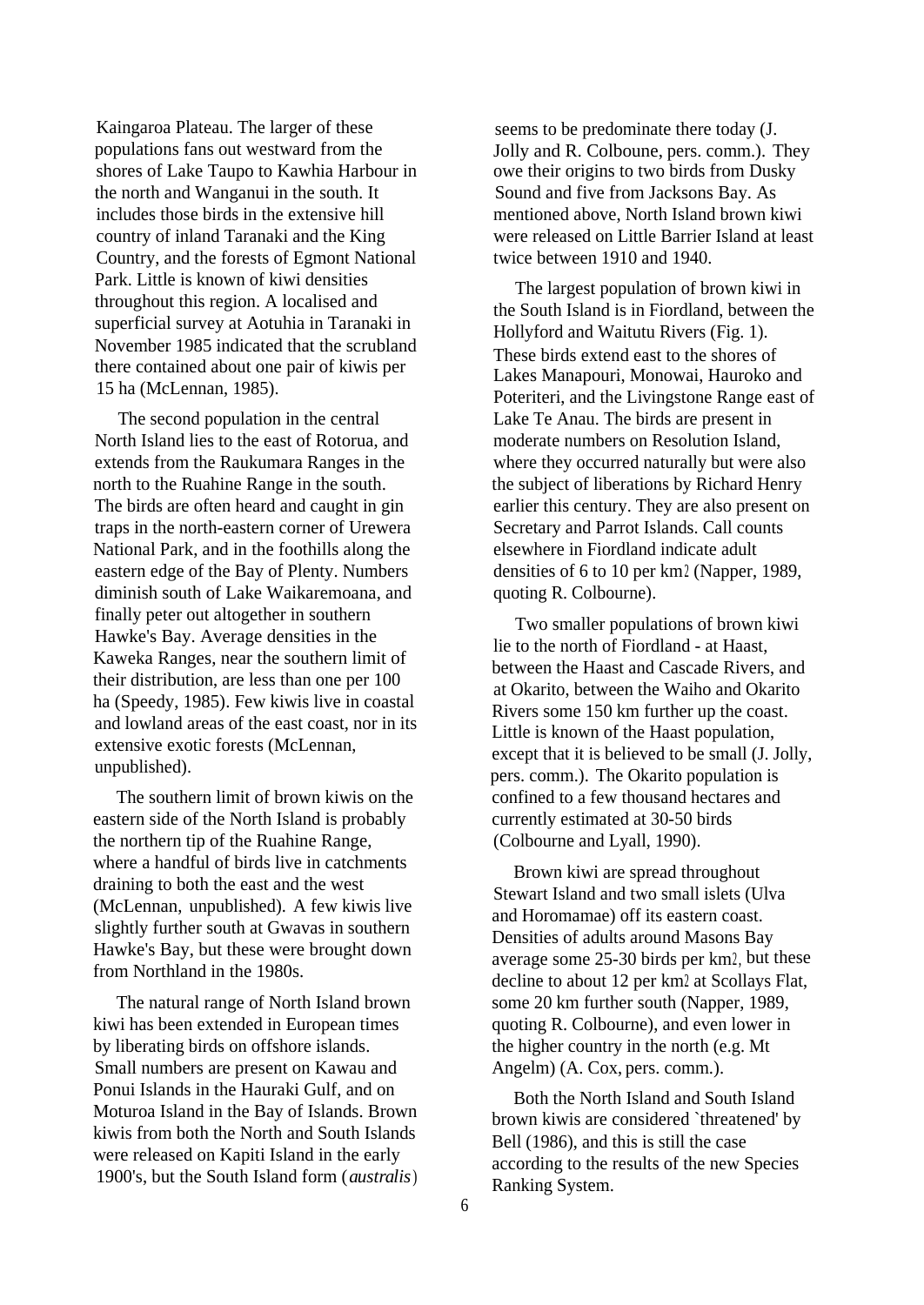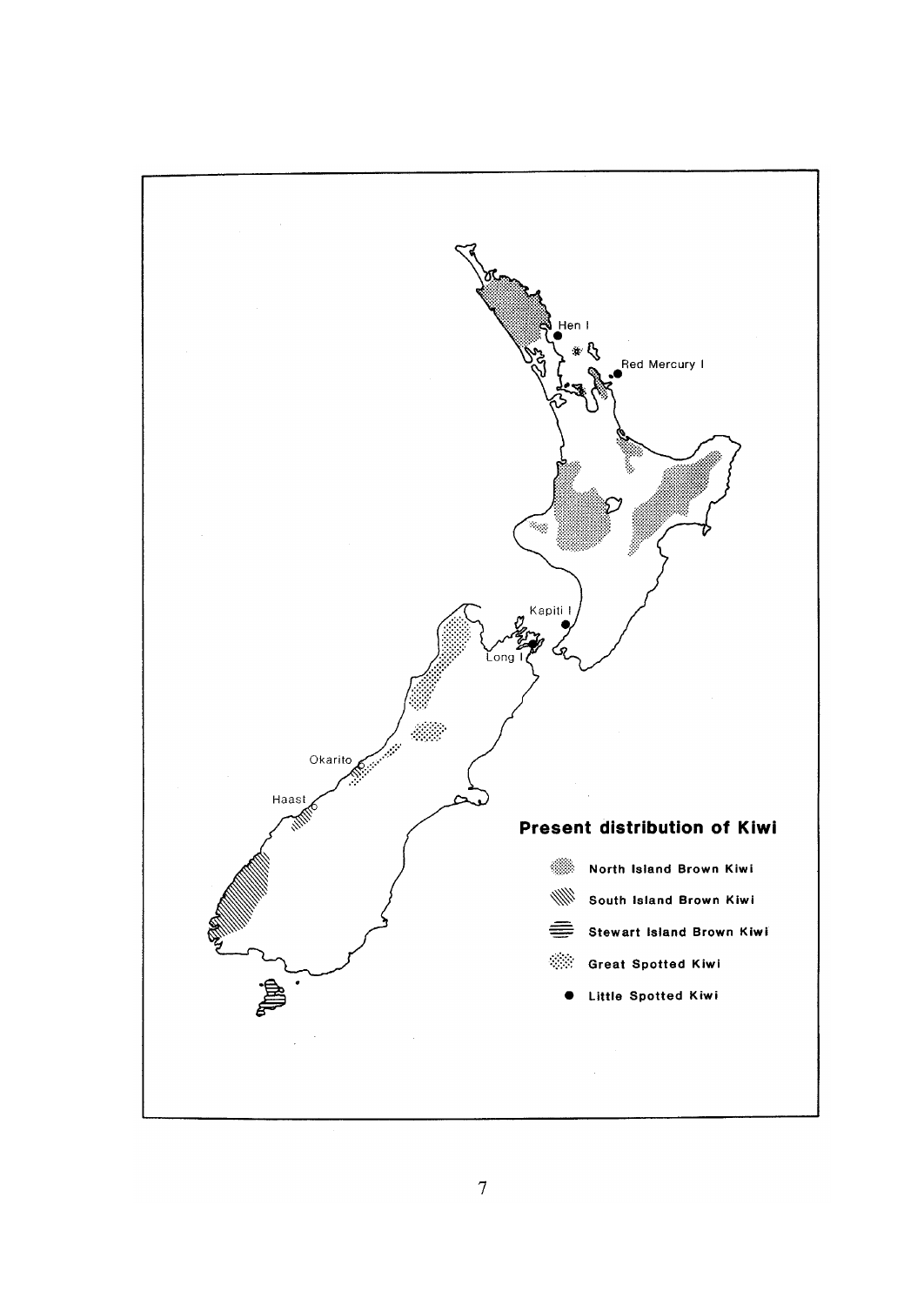# Threats to Kiwis and Current Population Trends

#### **LITTLE SPOTTED KIWI**  $5.1)$

The factors that caused the extinction of little spotted kiwi on the North Island are unknown. Their demise there largely preceded European settlement. Midden remains show that the birds were hunted by Maori and their dogs, but so too were brown kiwis and they continued to flourish in most areas.

The recent decline of little spotted kiwi to near extinction in the South Island passed almost unnoticed. Stoats possibly caused their demise (Hill and Hill, 1987; Reid, 1978), a view supported by the observation that the birds live today only on islands where these mammals are absent.

The current status of little spotted kiwi on Kapiti Island is not clear, with two independent studies giving contradictory results. Jolly (1985 & 1989) believed that the birds may not be producing enough chicks to replace themselves, because wekas eat most of their eggs. Jolly estimated that the 250-750 breeding pairs of kiwis on the island produce about 40 chicks each year, of which it could be predicted that only 20 survive to maturity. On this basis, each pair would take on average 50 years to replace themselves, and it is highly unlikely that adults live long enough to do this.

R. Colbourne, on the other hand, claims that juveniles make up some 35% of the present population - and are about six times more common than Jolly's figures predict. Colbourne's ratio is based on some 106 kiwis, which were found by his trained dog from 1986 to 1989 inclusive. This information suggests that the population is in good heart, and is probably producing far more chicks each year than the island can support.

Both Jolly and Colbourne do agree that there is a low turnover of adults on Kapiti, that the present population comprises about 250-750 breeding pairs, and that the birds live at high densities (one pair per 1.6 ha, n=12) relative to other species of kiwi on the mainland. Whatever the present trend, the population on Kapiti is unlikely to fail in the next decade, provided other factors remain unchanged.

#### **5.2) NORTH ISLAND BROWN KIWI**

The persistence of both brown and great spotted kiwis on the mainland is interesting. Ancient endemics are generally very sensitive to habitat changes and competition, while kiwis in particular seem likely to be extremely vulnerable to mammalian predators. Their resilience must be due in part to both their large size, which exceeds that of the prey commonly eaten by cats and mustelids in New Zealand forests (though a stoat has been observed with a dead kiwi chick, (R. Colbourne, pers. comm.) and to their ability to live in a wide range of habitats.

Brown kiwis have, nevertheless, lost ground since the arrival of humans, and continue to do so in some areas. Land clearance by both Maori and Europeans has eliminated the birds in most coastal and lowland areas of the North Island. The forests that remain in such areas have not provided adequate refuges for the birds because (among other things) they are generally too small to support viable populations (McLennan et. al, 1987). In Hawke's Bay, for example, remnants as large as 500 ha usually lose their kiwis within two decades of becoming isolated (McLennan, in prep.), though whether this applies generally to other areas is not yet known.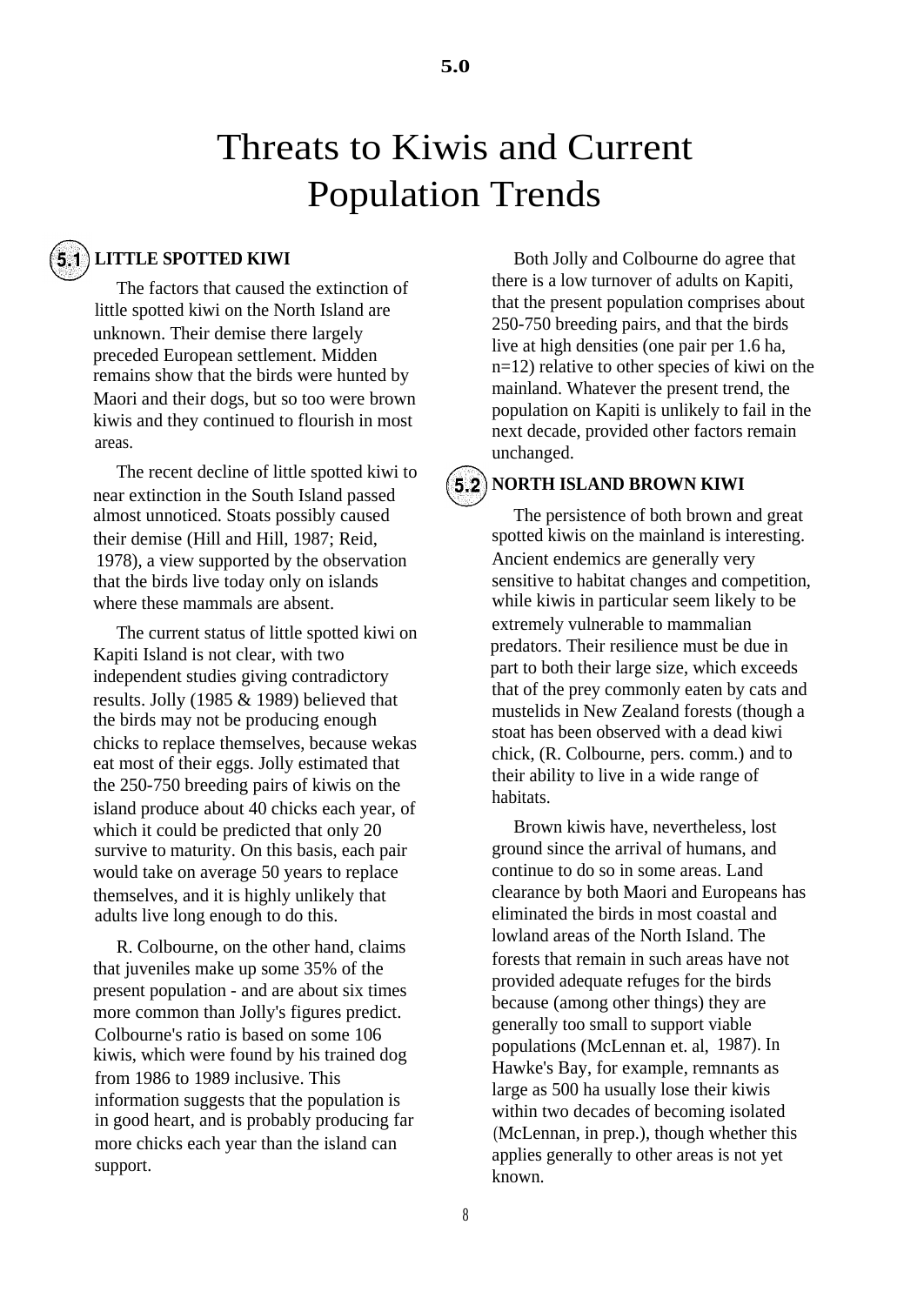The full effects of land clearance have still to be felt in some areas. In both Taranaki and Northland, land clearance has been so recent that many small remnants of vegetation still contain the birds. These kiwis may not be indicators of vigorous and expanding populations, as some optimistically believe. They may instead be the indirect and less obvious casualties of land clearance, trapped in a no-win situation. They and the others like them may gradually disappear and not be replaced. We don't know how many birds in Northland and Taranaki are currently in this predicament, but it could be as many as 20%. Whatever the figure, they will probably decline in these regions over the next two decades, even if nothing else changes.

Of greater immediate concern are the brown kiwi in the large tracts of forest and scrub that remain in the North Island. Little is known of their status, since few of their populations have been surveyed. The little available information suggests that the birds are declining, at least in the southern half of their range.

In Hawke's Bay, for example, two populations (at Haliburtons and Waitere) have declined by about 50% in the last four years (McLennan, unpublished). Anecdotal evidence suggests that declines of similar magnitude are occurring throughout the region, including the extensive forests of Urewera National Park. Their cause(s) have not been identified, but McLennan et al (1987) believe that gin-trapping and cyanide poisoning for possums (which also kills kiwis) and predation by cats on juveniles are the main contributors.

A similar trend may be emerging from the Bay of Plenty, in that kiwis seem to have disappeared from some of the sites where Taylor and Calder (1983) recorded them in 1981 (Miller, unpublished). However further work is needed to confirm this.

The situation in Northland seems to be much better, with the birds apparently flourishing in most areas, though there is

evidence of shrinkage northward of the southern limit of the range (R. Pierce, & P. Anderson, pers. comm.). Kiwis have colonised some exotic forests in this region (Reid and Williams, 1975), implying that those in nearby native forests are producing surplus young. Waipoua State Forest on the west coast currently contains 3000 to 5000 kiwis - probably the largest population now extant in the North Island. Some populations in Northland have, however, declined in recent times. In a six week period in late 1987, a feral dog killed about 50% of the 1000 kiwis living in Waitangi State Forest in the Bay of Islands (Taborsky, 1988). The predation was noticed and stopped (by shooting the dog) only because the birds were being studied at the time; clearly on most occasions the birds would not have a willing benefactor on hand to protect them. The losses at Waitangi are not significant in a national context, but they do illustrate both the vulnerability of kiwis to predators and the speed at which seemingly healthy populations can fail. They also serve to warn us that we should not be complacent about the future of brown kiwi in Northland, simply because there happens to be plenty there now. Northland lost c7% of its forest habitat in five years in the late 1970s-early 1980s through government incentives for land clearance, a situation that could reoccur. In addition we should recognise that possums have only recently spread here. They may have a direct impact on kiwis (e.g. burrow competition & egg predation), or an indirect one through increased trapping and poisoning operations to control them. A final cause for some concern is that three of c 15 known birds in part of Waipoua forest were killed on roads over an eightmonth period.

 $(5.3)$ 

#### **SOUTH ISLAND BROWN KIWI**

Unlike their northern counterparts, South Island brown kiwis are not today under immediate threat of land clearance. Most of their populations are on land which is either formally protected, or currently considered too steep for forestry and farming.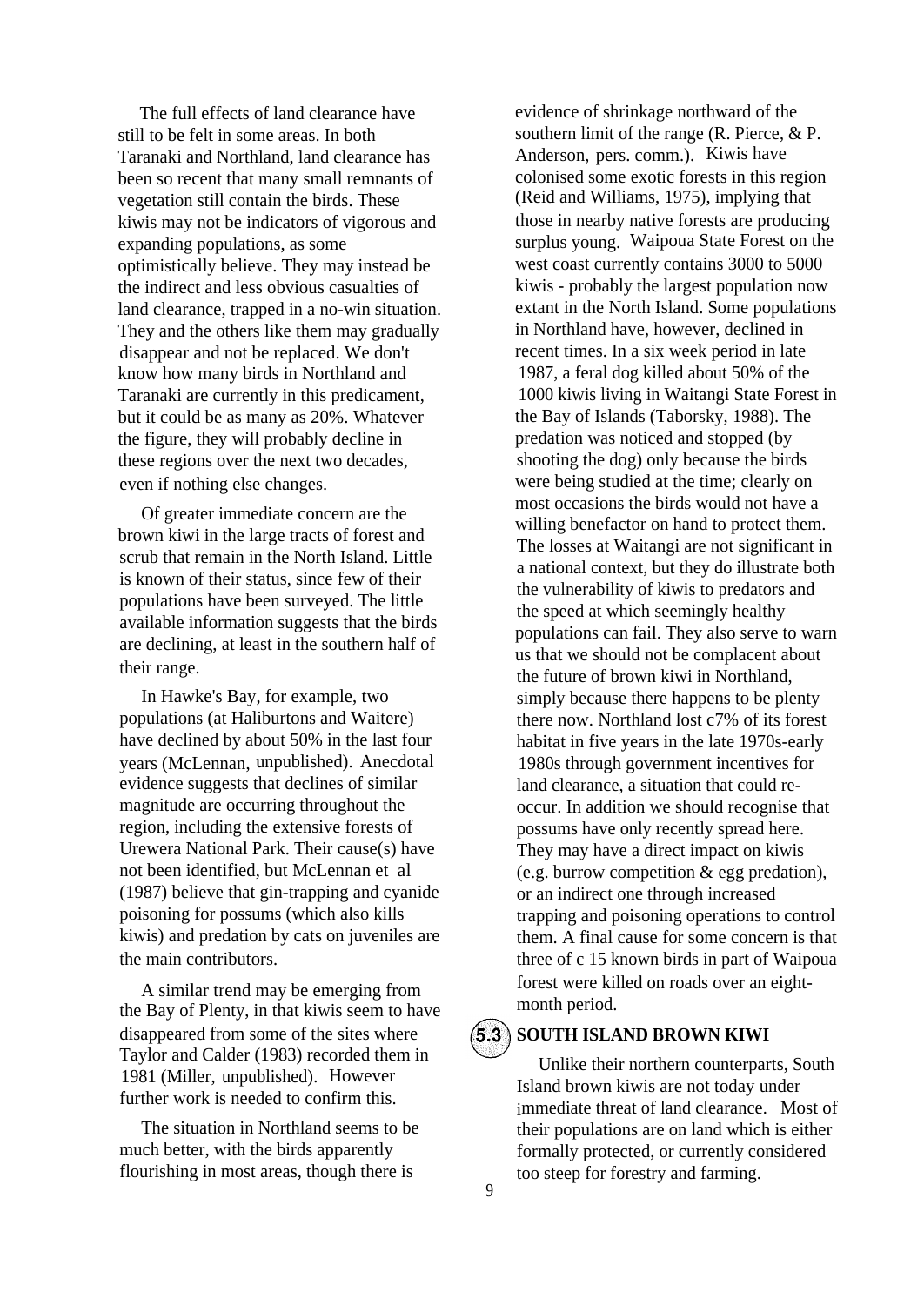The processes that led to the extinction of brown kiwis in the forests of Nelson, Golden Bay and the Marlborough Sounds are not known. It is noteworthy, however, that the birds had largely disappeared before cats and mustelids were introduced, and that little spotted kiwis continued to flourish in the same areas for some decades afterwards. Such events should remind us that processes other than habitat destruction and predation can cause extinction, and that populations on offshore islands are probably not as safe as we imagine them to be.

The population at Okarito was surveyed by the Wildlife Service between June 1979 and 1983 (Roderick, 1983) and again by Colbourne and Lyall (1990) in July 1990 and February 1991. Roderick (1983) defined the boundaries of the population precisely, identifying 20 territories, and estimated its size as being in the "low hundreds." Colbourne and Lyall's survey increased the reported range of the birds, and recorded 18 individuals indicating a total population of only about 30-50. Both surveys indicate that recruitment may not be sufficient to replace lost adults, e.g. Roderick (1983) reported that a banded male who lost his mate in a gin-trap was still unpaired 10 years later; and Colbourne and Lyall found that some of the territories which were occupied in 1979 had become vacant. Colbourne and Lyall (1990) concluded that the Okarito population is declining, and suggested that stoats, dogs, and gin-trapping were the main contributory factors. However further assessment is needed to clarify the comparison between the two surveys.

The presence of brown kiwis near Haast was first documented by the explorer Charles Douglas in the 1870s (Pascoe, 1957). The size, distribution and status of this population is not well known, but it is clearly both small and sparse. Roderick (1983) thought that it might total 100 to 200 birds, but it is not clear how he arrived at this figure.

Charles Douglas wrote that Fiordland

brown kiwis are not encountered "til the Hollyford is crossed" and this river still marks the northern limit of the population today. Recent surveys suggest that kiwis have disappeared since the turn of the century from Martins Bay and the Pyke Valley, but the birds are still present in reasonable numbers around Doubtful and Dusky Sounds and the adjoining fiords (R. Colbourne and J. Jolly, pers. comms. ). Little is known of their status elsewhere in Fiordland, though they are considered common in the Kepler, Murchison and Stuart Mountains (D. Crouchiey, pers. comm.). They have apparently been rare south of Preservation Net for the last 50 years (J.Jolly,pers. comm.).

#### **STEWART ISLAND BROWN KIWI**  $5.4)$

Stewart Islanders often report that kiwis have become more numerous there in the last few decades. A report that the birds were thought to be so rare there at the turn of the century that the Southland Acclimatization Society considered boosting the population with birds from Fiordland (Roderick, 1983) might support such an idea. However other authors do not suggest that the birds were at all rare either late last century or early in this one (Buller (1888), Guthrie-Smith (1914).

Surveys show that the birds are now widespread and abundant on the island, especially round Masons Bay, where densities are similar to those in Northland (Napper, 1989, quoting R. Colbourne). Recent studies show that the birds breed successfully in the presence of cats, and that chick survival is high (R. Colbourne, pers. comm.). The prospects for this population appear favourable for the foreseeable future.

#### $5.5$ **GREAT SPOTTED KIWI**

Great spotted kiwis appear to be maintaining their numbers in alpine and subalpine regions of northwest Nelson. In the Saxon area of the Heaphy track, pairs live in exclusive territories, which abut those of their neighbours. The territories extend over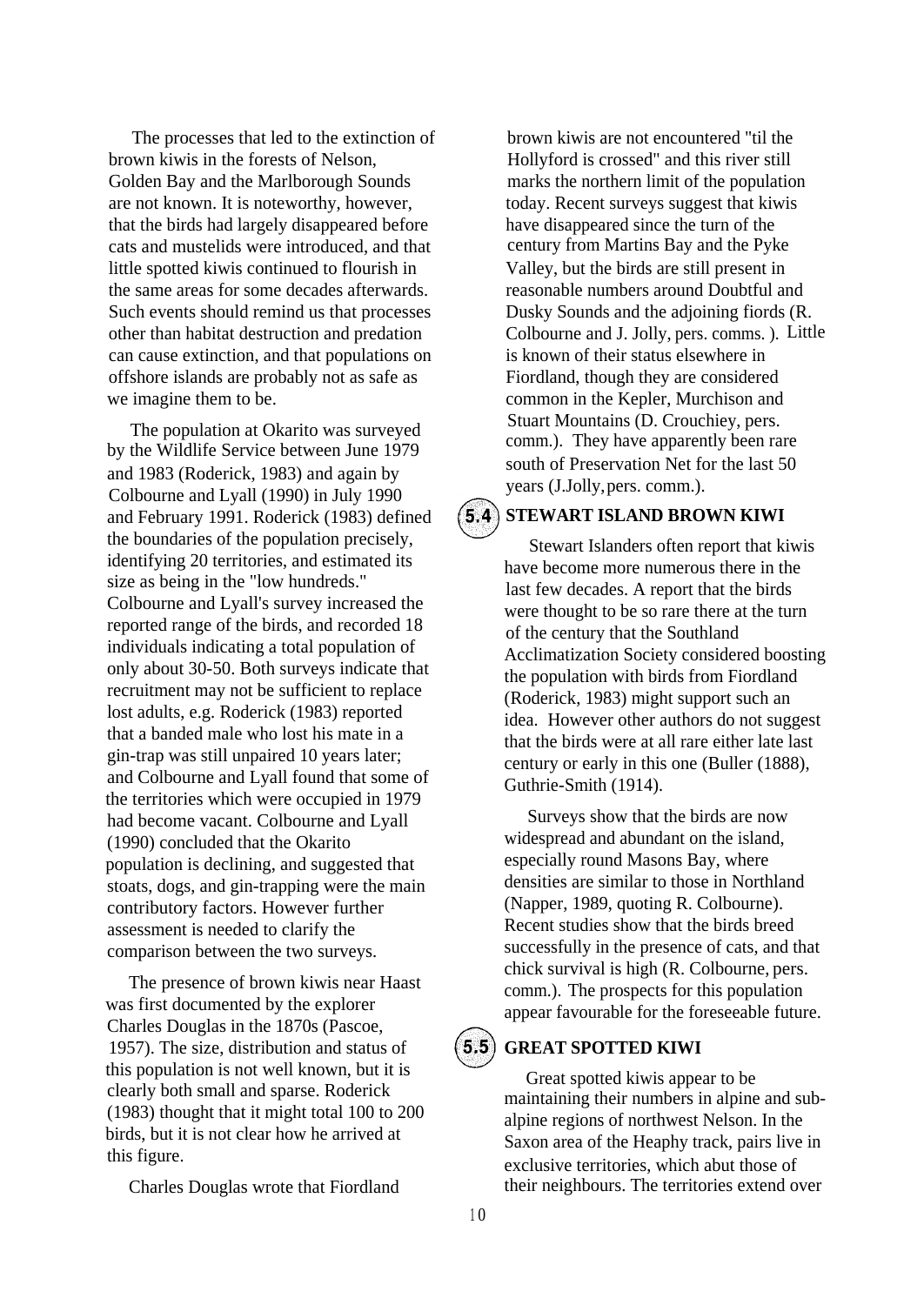all of the available habitat, apart from a few gaps here and there which are too small to support a pair of kiwis. Few territories are occupied by single males or females; territory owners which lose their partners usually re-mate within 12-36 months, often with another adult that has moved in from elsewhere. The breeding success of the birds at Saxon is low, and juveniles are rare, but the population as a whole seems to be producing more individuals than the habitat can support (McLennan and McCann, unpublished).

Great spotted kiwis in lowland and coastal forests are not faring as well as their counterparts in the mountains. The birds are less numerous in lowland areas, and share their habitat with a number of mammalian

predators which are either rare or absent in mountain environments. Lowland birds which are living on the fringes of farmland and settled areas are declining quickly. At Kahurangi Point, for example, 4 of eleven kiwis have been caught at least once in gintraps, to judge from their mis-shaped and/or missing toes. One of the eleven study birds was killed recently by a pig dog, and another has disappeared. Losses in this locality exceed recruitment, and some parts of the forest are now no longer occupied by kiwis (McLennan and McCann, unpublished).

Little is known of the status of the populations further south, except that the one in the Smythe Range and headwaters of the Wanganui River is both sparse and small (Roderick, 1983; J. Jolly pers. comm.).

#### **6.0**

# Relevant Aspects of the Ecology of Kiwis

### **VULNERABILITY TO PREDATION**

Kiwis have evolved with a variety of predators, most recently the mammals introduced by Maori and Europeans. But before these there were large predatory birds, including an eagle *(Harpagornis),* now known only from their sub-fossil remains.

The impact that these predators had on ground-dwelling birds will never be known, but much of the kiwi's behaviour today may be a legacy of their past association with these hunters. All three species are cryptically coloured and hide during daylight, emerging to feed only under the cover of darkness. The Stewart Island brown kiwi, with its occasional bouts of daytime feeding, is the only exception.

Kiwis have also evolved for some 25 million years in the presence of wekas (Fleming, 1962), the only extant natural predator of kiwi eggs and newly-hatched chicks. All species appear to have developed defences against wekas, including such elaborate ploys as placing vegetation over the entrance of their breeding burrows to make them less conspicuous (McLennan 1988, Jolly 1989).

The vulnerability of kiwis to mammalian predators is therefore not because the birds lack anti-predator defences; it is instead because the ones they have are ineffective. They evolved to foil day-active birds which hunted by sight, not nocturnal mammals hunting by sound and scent. Adult brown and great spotted kiwis may be sufficiently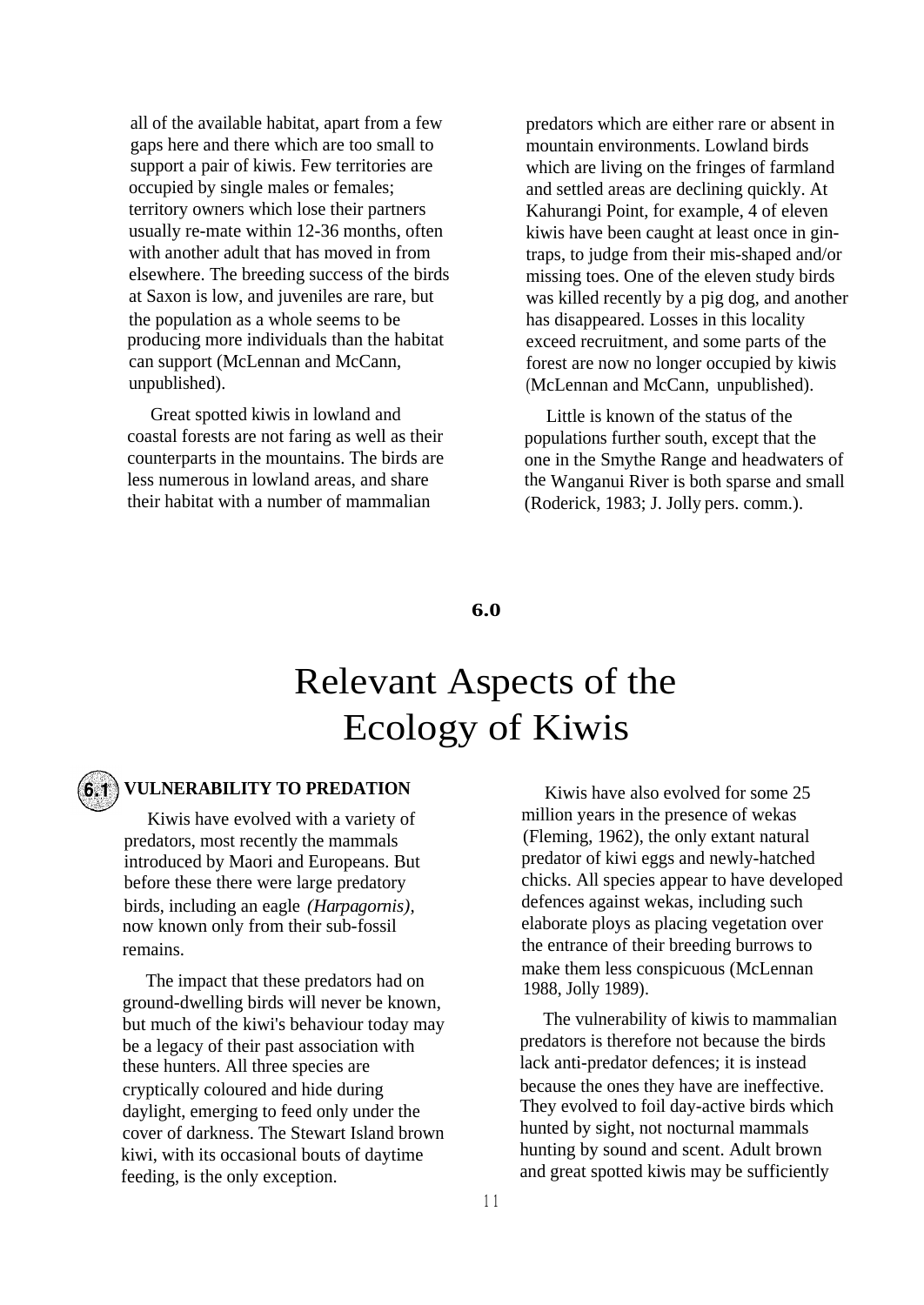large and aggressive to thwart attacks from rats, cats and probably stoats, the three most abundant predators in New Zealand forests. Their young are, however, vulnerable to these predators, and both young and adults are vulnerable to dogs and pigs. Little spotted kiwis have been the main victim of the new predators; at half the size of the other kiwis, they may be simply too small to defend themselves against stoats and cats.

#### **HABITAT REQUIREMENTS AND DIET**

All kiwis occupied a variety of habitats, spanning a wide range of altitude, temperature, rainfall, terrain, soil and vegetation types (Reid and Williams, 1975).

Brown kiwis reach their highest densities in lowland and coastal indigenous forest, which probably indicates that this is their preferred habitat. Potter (1989) demonstrated experimentally that brown kiwis in Northland prefer regenerating forest to rough farmland, and McLennan et al (1987) found in Hawke's Bay that the birds prefer mature indigenous forest to mature scrubland. However Potter (1990) also showed that birds made considerable use of forest remnants that were separated from major tracts of forest by areas of farmland.

Kiwis colonise exotic pine forests in Northland and Taranaki, generally when the stands reach an age of about 10 years (Colbourne and Kleinpaste, 1983). Despite their structural simplicity and acidic litter, these exotic forests seem to be quite suitable for kiwis, since the birds living within them achieve similar body weights, productivity and densities to those in indigenous forests (M. Taborsky, pers. comm). There are, however, few kiwis in exotic forests in the Bay of Plenty and Hawke's Bay, presumably because few young are being produced nearby to colonise them (McLennan, unpublished).

In contrast to brown kiwis, great spotted kiwis reach their highest densities in wet, mossy, sub-alpine vegetation. Recent studies suggest that a large form of great spotted

kiwis inhabits upland areas, and a somewhat smaller form lives in lowland and coastal forests (McLennan and McCann, unpublished). This specialisation implies that a portion of the population is adapted to upland areas, and that the birds there today are not merely a remnant of a once more extensive population.

Great spotted kiwis in Northwest Nelson feed along the fringes of rough farmland, but seldom live in it permanently. They also feed in stunted forest and scrub on sanddunes, and along the margins of tidal estuaries which abut forest. Great spotted kiwis have not colonised pine forests, although there are some within their present geographical range.

Little is known of the habitat preferences of little spotted kiwi. The birds on Kapiti Island occupy all of the vegetation types there, including flax, mixed scrub, seral and older forest, and rough grassland, though only where the last adjoins forest (R. Colbourne, J. Jolly pers. comms.). Densities may be lower in mixed scrub/grassland areas.

Little spotted kiwis formerly overlapped in distribution with brown kiwis in both the North and South Islands. Richard Henry (quoted by Hill and Hill, 1987) observed in Fiordland that little spotted kiwis generally preferred lighter, drier forest, while brown kiwis preferred moist and shady areas, however the two did move over `the same ground'. Any segregation between the two species is not obvious on Kapiti Island today, the only place where they still live together. The 50 or so brown kiwis on Kapiti do live mainly in moist areas, but they share them with little spotted kiwis (J. Jolly and R. Colbourne, pers. comm.).

Nothing is known of the ecological factors that led to the development of brown and great spotted kiwis as separate species. The ranges of the two species don't overlap today, and may never have. Great spotted kiwis have a shorter, stouter and straighter bill than brown kiwis, but the diets of both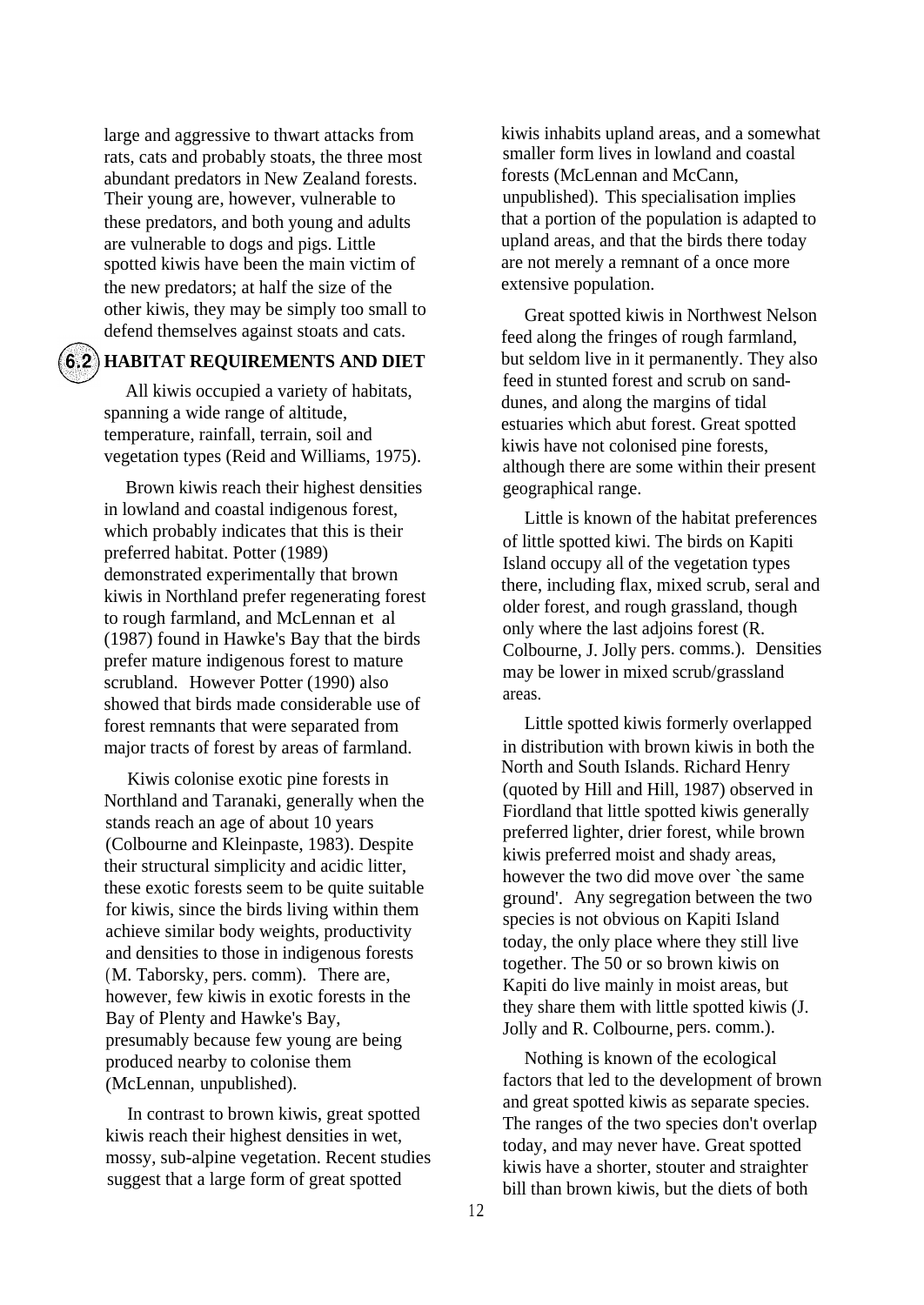species are similar. Earthworms, cicada nymphs and beetle adults and larvae are their main foods, supplemented by a few seeds and leaves and a wide variety of other invertebrates (Reid, et. al, 1982; Colbourne and Powlesland, 1988; McLennan and McCann, unpublished). Little spotted kiwis also eat a wide range of soil-inhabiting invertebrates (Colbourne, Baird & Jolly, 1990). They may take slightly smaller items and depend less on aquatic insects than do the larger kiwis (Hill and Hill, 1987, quoting Richard Henry).

### **6.3** SOCIAL BEHAVIOUR AND **DISPERSION**

In most parts of New Zealand, kiwis are both monogamous and territorial. Pairs generally form long-lasting bonds which persist for several or more years. Territories vary in size from 1.6 ha to 40 ha, depending on species and locality, and are defended by both members of a pair.

Two exceptions to this social system have been noted in Northland. Potter (1989) found at Tangiteroria that pairs occupied home ranges of about 30 ha, which overlapped with those of other birds. A little further north at Waitangi, M. Taborsky (pers. comm.) observed a complex system. Some unpaired males were not territorial and ranged widely, others did hold territories but these overlapped considerably with territories of paired birds. Paired birds' territories hardly overlapped at all with other pairs. The most notable departure from the normal social system is on Stewart Island, where the birds live in groups of varying size and composition (R. Colbourne, pers. comm.). Large groups comprise three to five mature adults, and a similar number of juveniles of various ages. The members of groups appear to be related and co-operate together to brood chicks, defend their territories, and possibly share incubation of eggs.

The social behaviour of kiwis is such that the birds have a large requirement for space, irrespective of whether they are living in

pairs or groups. This in turn implies that they need large areas of forest or scrub (in the order of 5 000 - 15 000 ha) to maintain self-supporting populations (McLennan et. al, 1987). Such areas still remain in most districts of the mainland, and they must be preserved in their entirety if kiwis are to have a good chance of surviving indefinitely.

The variety of social behaviour among kiwis also has implications for the techniques used to assess kiwi abundance. The most frequently used technique relies on counts of calls, and assume that these originate from territorial pairs. We now know that this underlying assumption is not always appropriate, and techniques will have to be developed which allow for variations in social behaviour.

### **(6.4) BREEDING BEHAVIOUR AND BREEDING SUCCESS**

All three species of kiwi are K-selected, in that adults are long-lived and have low reproductive rates. Average life-spans are probably about 10 years, with some adults achieving an age of 30-35 years. Male kiwis are sexually mature at an age of 18 months; females do not lay until they are 3-5 years old (Reid & Williams, 1975).

All three species have a long breeding season, beginning in June or July and finishing in February or March. This means that kiwis in the mountains of the South Island often lay when the soil is frozen and temperatures at night are well below 0°C.

### **Egg Production**

Brown kiwis in the North Island normally lay two eggs, 20 - 30 days apart, in a short burrow dug into the side of a bank or hill. In Tangiteroria (Northland), kiwis seldom re-lay if their first clutch fails, but instead wait a year before they try again (Potter, 1989). Females in low density populations in Hawke's Bay are more productive. They replace eggs which fail early in the breeding season, and sometimes lay a second clutch after their first one has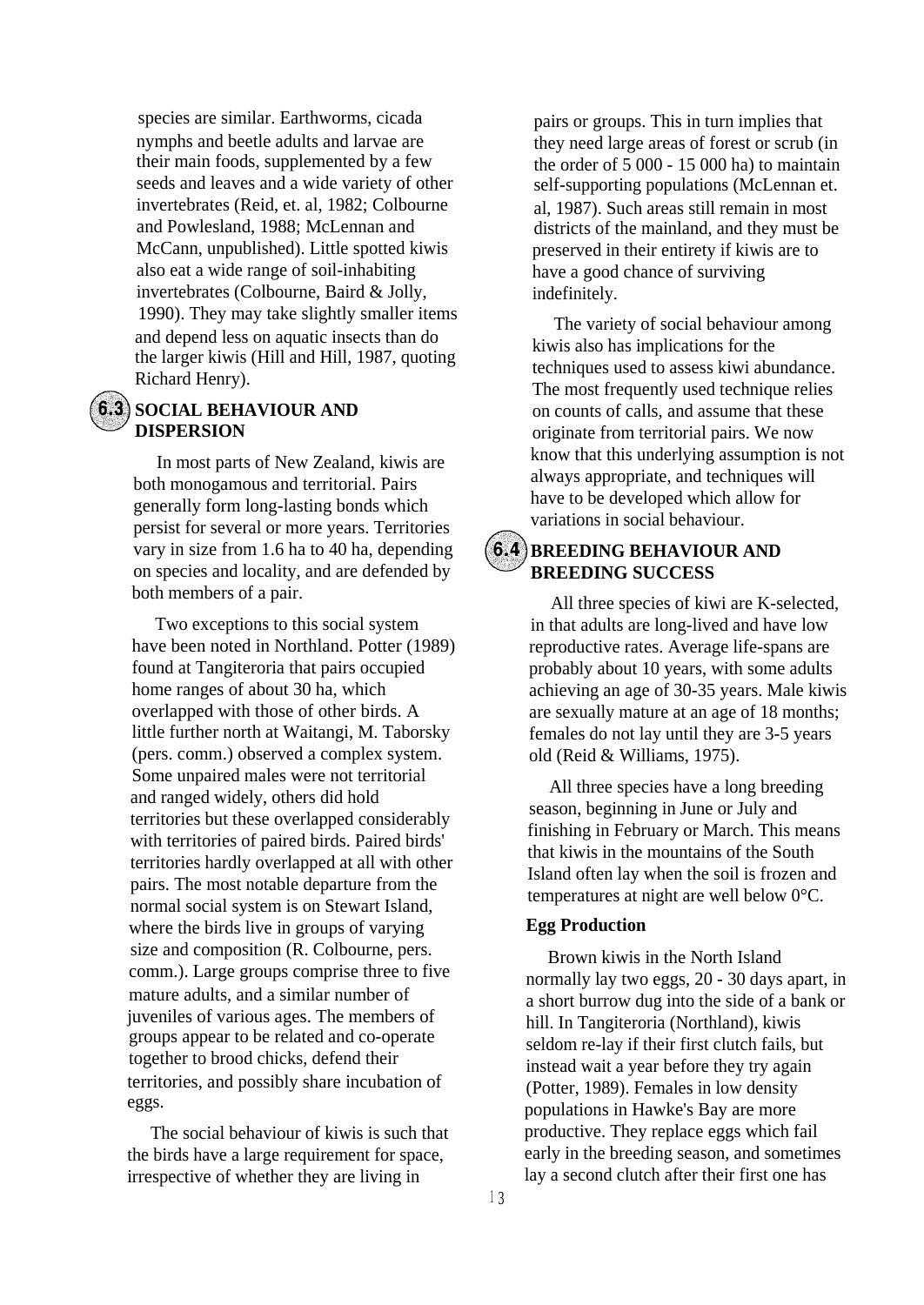successfully hatched (McLennan, 1988). This means that they often lay four or five eggs in as many months, with a combined weight similar to that of their own body.

Little spotted kiwis on Kapiti Island have clutches of one or two eggs, and sometimes lay twice in a breeding season if their first clutch fails (Jolly, 1989). They may also occasionally lay in autumn.

Great spotted kiwis in Northwest Nelson usually lay just one egg a year, irrespective of whether they are in lowland or upland forest (McLennan and McCann, unpublished). Replacement layings are very rare, and seem to be achieved only by females which are exceptionally heavy at the beginning of the breeding season.

The rate of egg production of the birds further south is not known. Nests on Stewart Island usually contain one egg, as did one found at Okarito in July 1990 (R. Colbourne, pers. comm.).

#### **Incubation**

Males do all of the incubating in the North Island, but both sexes share the task in the South Island and on Stewart Island (McLennan, 1988; Jolly, 1989; Potter, 1989: McLennan and McCann, 1989; Colbourne, unpublished. ). Little spotted kiwis on Kapiti Island also have male-only incubation (Jolly, 1989). Incubation takes 70 to 80 days in all species.

#### **Breeding Success**

About 75% of the eggs laid by brown kiwis in the North Island fail to hatch (McLennan, 1988; Potter, 1989). Some are deserted for no apparent reason, some are invaded by microbes, some are chipped or cracked by the incubating male, some are infertile, and a few are eaten by predators, probably possums. About half of the chicks that do hatch die in their first three weeks of life, before they are old enough to leave the nest. Pairs in both Hawke's Bay and Northland fledge 0.3 to 0.5 chicks per year (McLennan, 1988; Potter, 1989). Few chicks probably survive the journey to adulthood, but there is no information on this.

The breeding success of little spotted kiwis on Kapiti Island is extremely low at least in some years and localities. Jolly (1989) measured an average production over five years of 0.08 chicks per pair per year in his two study areas. Wekas ate two-thirds of the kiwi's eggs, and possibly some of their newly-hatched chicks as well.

About 70% of the eggs laid by great spotted kiwis in the Saxon and Kahurangi areas of Northwest Nelson fail during incubation (McLennan and McCann, unpublished). Invasion by microbes seems to be the main cause of egg loss, followed by breakage of the eggs by the incubating adults. A few eggs are lost without trace, possibly to stoats. In the Saxon area, five chicks have probably been produced in 21 pair-years, while at Kahurangi, two chicks have probably been produced in four pairyears. Average production for both populations is therefore about 0.28 chicks per pair per year, a little lower than that of brown kiwis in the North Island.

#### **Summary**

In summary, kiwis have a low natural breeding success with many eggs lost in incubation. This is compounded by some additional loss of eggs to introduced predators. However in most populations, pairs appear to be producing sufficient young to replace themselves every two to eight breeding seasons. This implies the failure of some populations on the mainland is caused by poor adult and/or juvenile survival rather than inadequate breeding.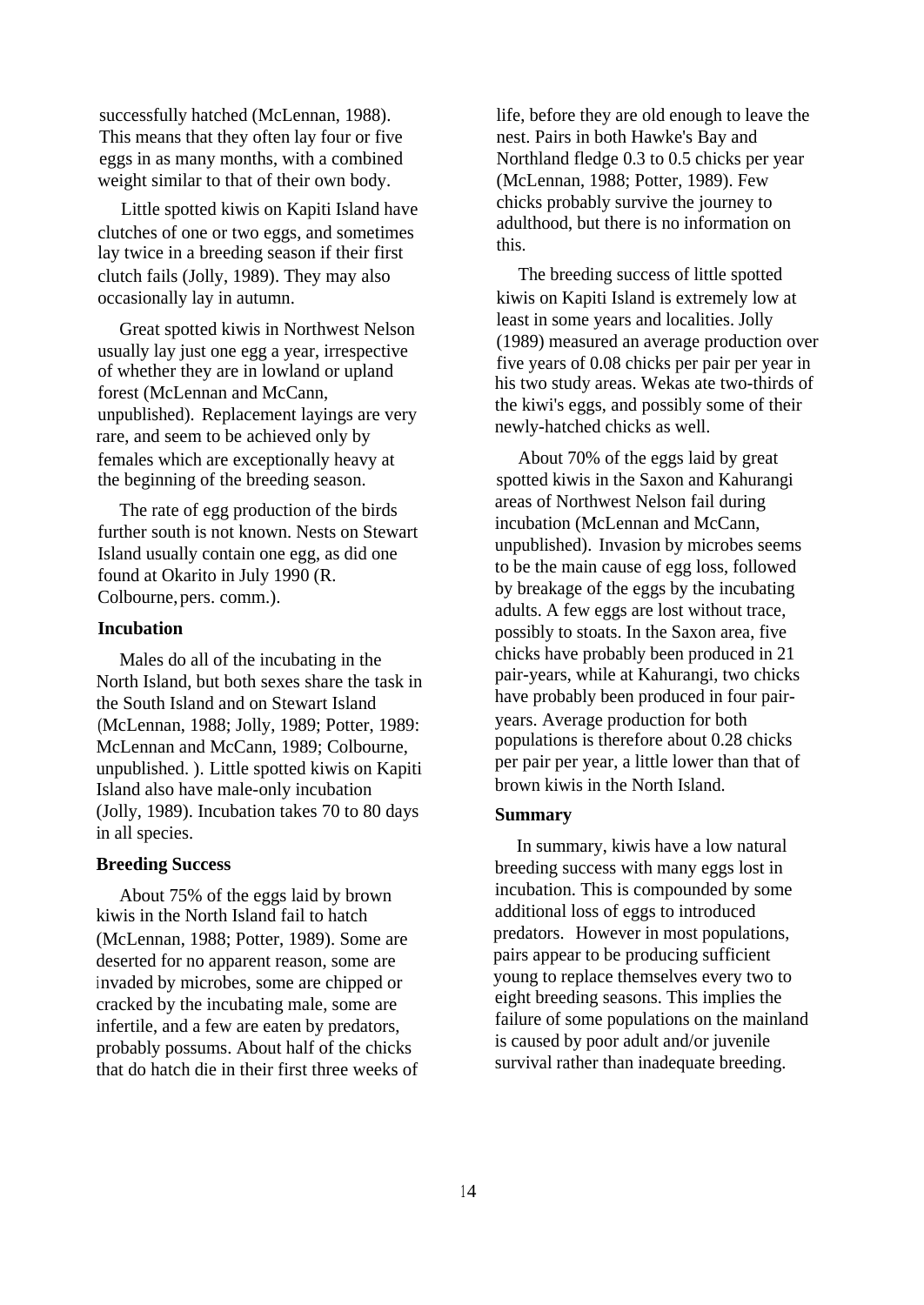# Ability to Recover

Kiwis in large populations have no known genetic disorders or inherent weaknesses that might prevent them from responding to management. Those in small, isolated populations face, in addition to the usual threats, random processes such as genetic drift and fluctuations in sex ratio which can lead to extinction. These too can be counteracted by appropriate

management, although in practice it might not be possible to do this on a large scale.

Kiwis have proved to be robust animals that can be handled and transported with little apparent harm. The North Island brown kiwis breed regularly in captivity and both great and little spotted have done so occasionally.

**8.0**

## Options for Recovery

 $8.2)$ 

### **OPTION 1: DO NOTHING**

All mainland populations of kiwis are either vulnerable or threatened, and therefore require some action, however small. The population of little spotted kiwis on Kapiti requires continuing attention until at least one other viable population has been established elsewhere.

#### **OPTION 2: MANAGEMENT IN SITU**

The preservation of kiwis on the mainland will depend ultimately on our ability to manage them in situ. The prospects for doing this successfully in the immediate future are uncertain: we still don't know enough about the status, distribution, size and genetic make-up of most mainland populations to make informed management decisions. Equally importantly, we do not have a good understanding of the threats to current populations which we need to direct management effectively.

There have been no attempts yet to manage a population in situ to reverse a decline, mainly because few populations have been studied in any detail and the specific causes of attrition are seldom known. In practice, however, it may be difficult to reverse a decline on the mainland, especially if predators are (as suspected) one of the main causes of it. Predator control is currently expensive, time-consuming, of short-term benefit, and applicable only on a small scale. However rapid developments are being made in this area and improved techniques may soon be available.

 $\mathbf{8.3}$ 

#### **OPTION 3: TRANSLOCATIONS**

On many occasions in the past 50 years, kiwis have been moved from one part of the country to another, either to remove them from threats (such as land clearance) or to increase their numbers and distribution. Some of these translocations have